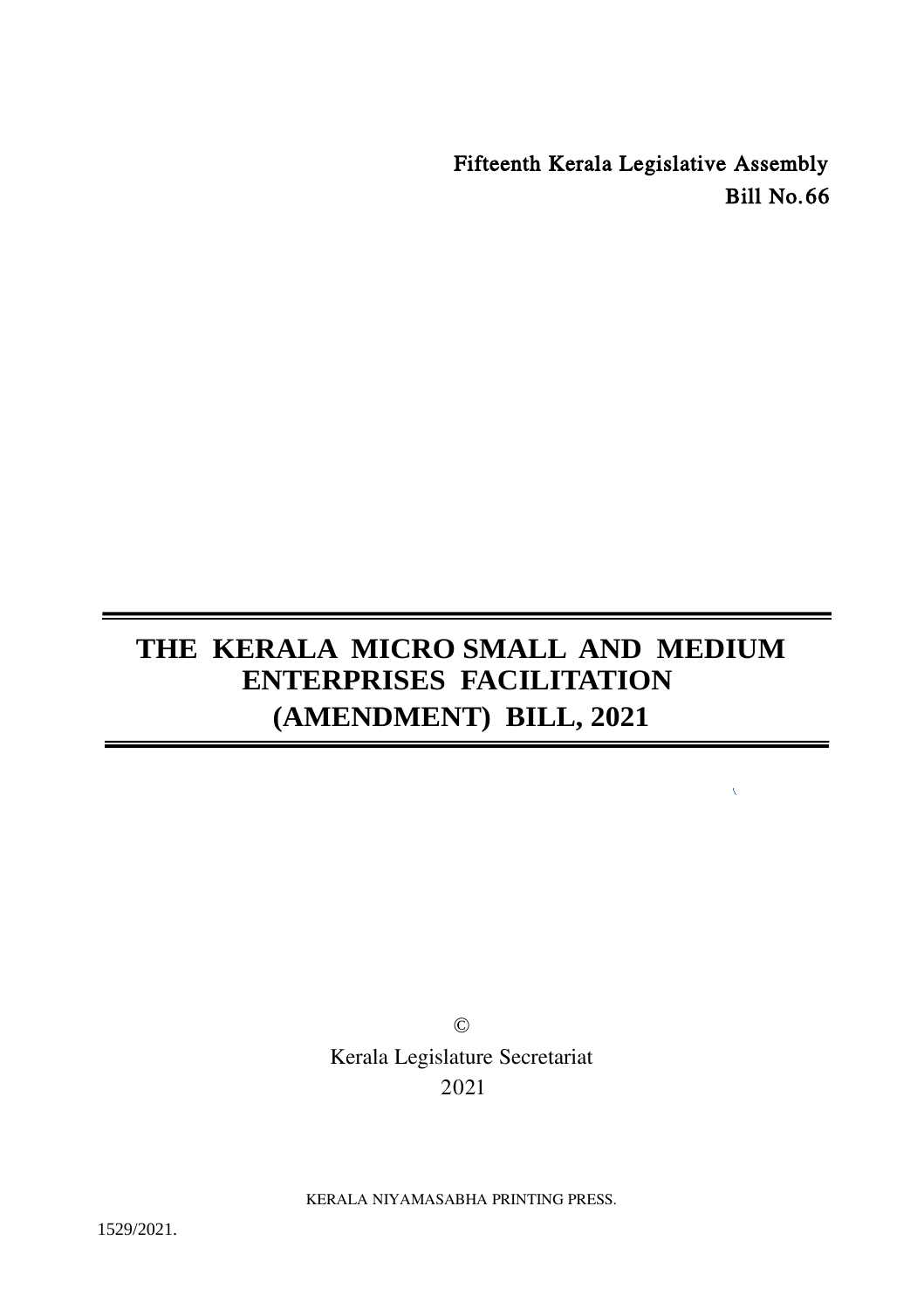Fifteenth Kerala Legislative Assembly Bill No.66

# **THE KERALA MICRO SMALL AND MEDIUM ENTERPRISES FACILITATION (AMENDMENT) BILL, 2021**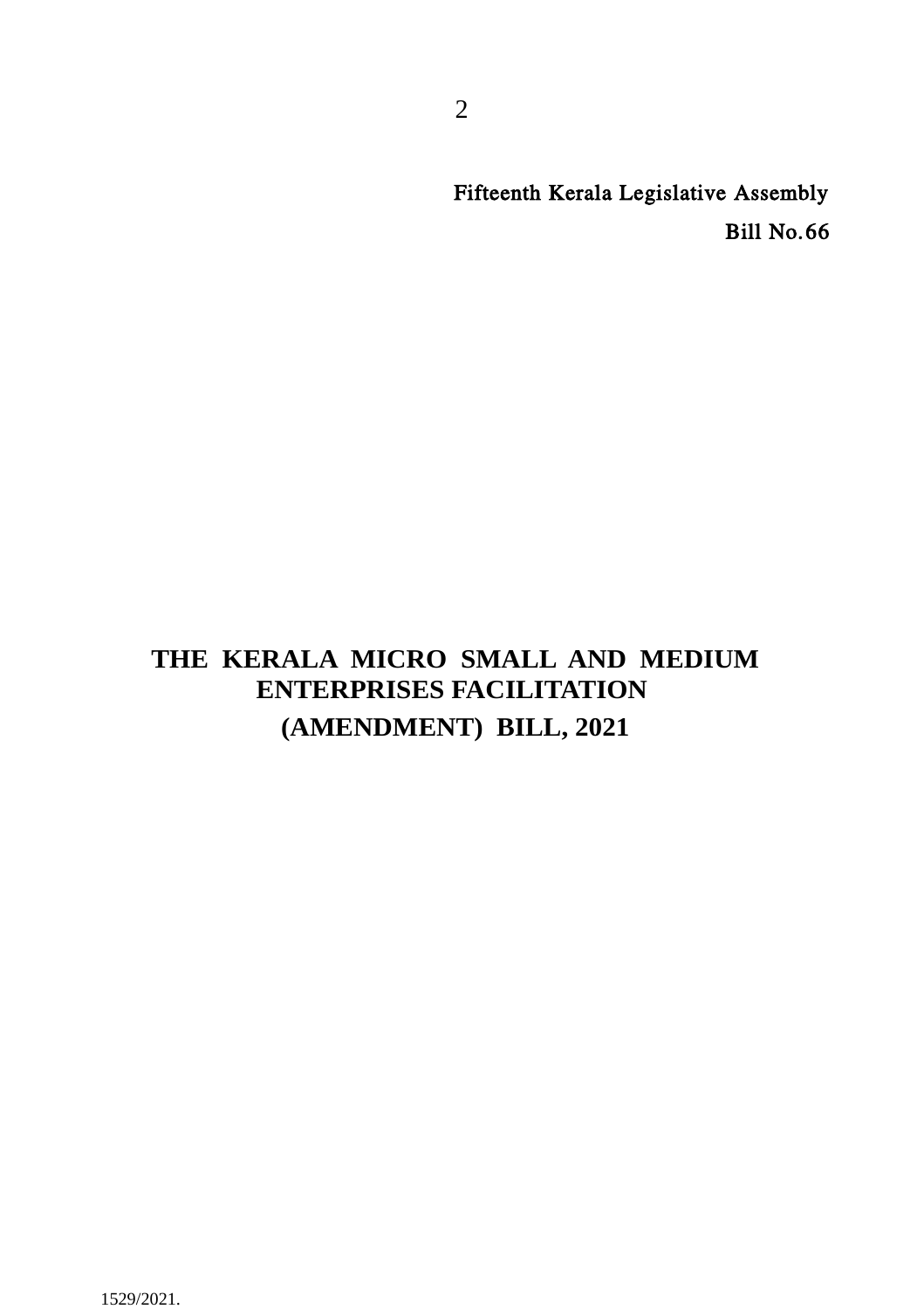Fifteenth Kerala Legislative Assembly Bill No.66

 $[Translation$  in English of "2021-ലെ കേരള സൂക്ഷു-ചെറുകിട-ഇടത്തരം വ്യവസായ സ്ഥാപനങ്ങൾ സുഗമമാക്കൽ (ഭേദഗതി) ബിൽ" published under the authority of the Governor.]

## THE KERALA MICRO SMALL AND MEDIUM ENTERPRISES FACILITATION (AMENDMENT) BILL, 2021

A

#### BILL

to amend the Kerala Micro Small and Medium Enterprises Facilitation Act, 2019.

Preamble.―WHEREAS, it is expedient to amend the Kerala Micro Small and Medium Enterprises Facilitation Act, 2019 (16 of 2019) for the purposes hereinafter appearing;

BE it enacted in the Seventy-second Year of the Republic of India as follows:―

1. Short title and commencement.―(1) This Act may be called the Kerala Micro Small and Medium Enterprises Facilitation (Amendment) Act, 2021.

(2) It shall be deemed to have come into force on the  $5<sup>th</sup>$  day of October, 2020.

2. Amendment of long title.—In the long title of the Kerala Micro Small and Medium Enterprises Facilitation Act, 2019 (16 of 2019) (hereinafter referred to as the principal Act), after the words "micro small and medium enterprises", the words "and to grant approval to other enterprises in a time bound manner" shall be inserted.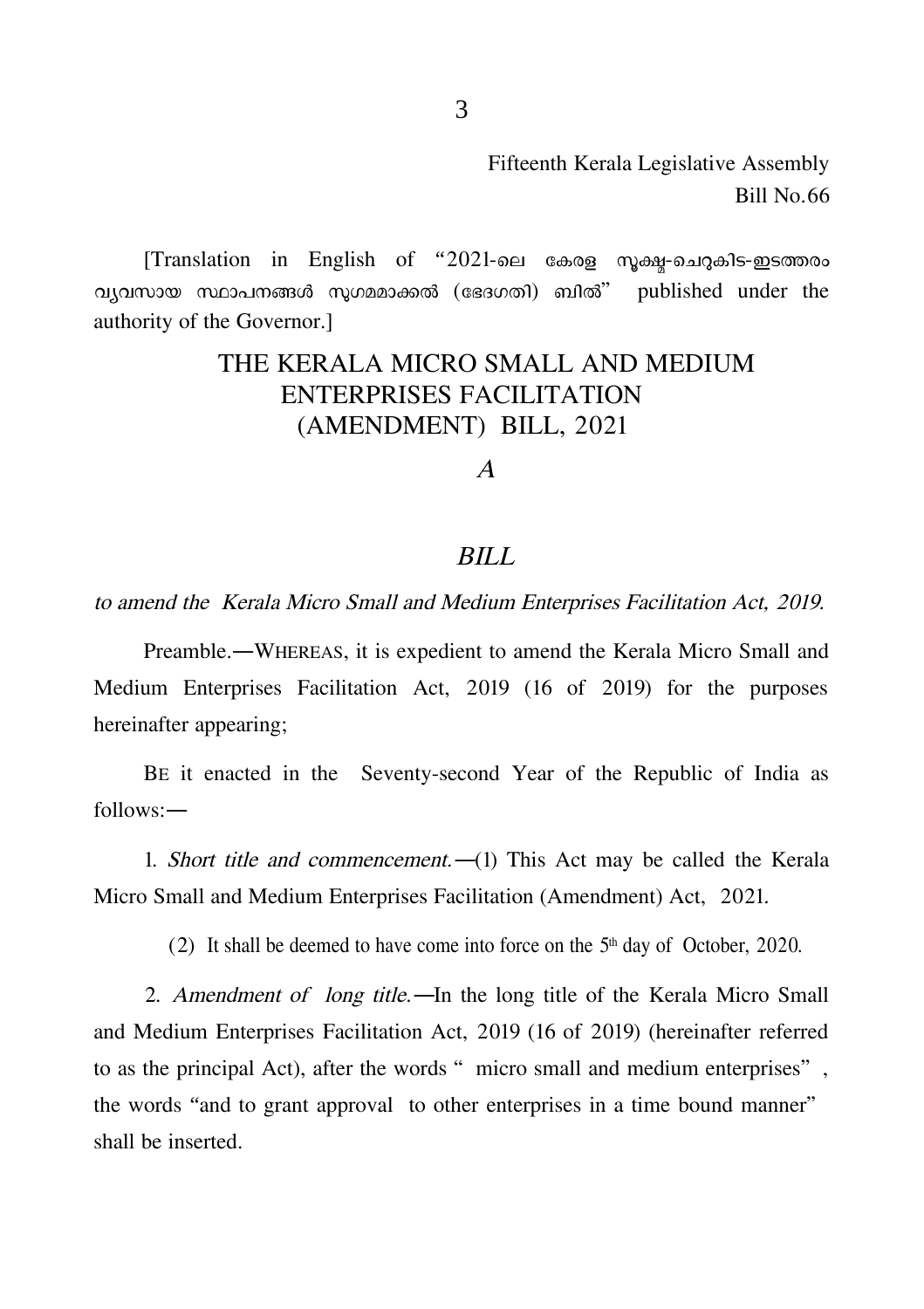3. Amendment of preamble.―In the preamble of the principal Act, after the words "micro small and medium enterprises", the words "and to grant approval to other enterprises in a time bound manner" shall be inserted.

4. Amendment of section 1.—In sub-section (1) of section 1 of the principal Act, after the words "Micro Small and Medium Enterprises", the words "and other enterprises" shall be inserted.

5. Amendment of section 2.—In the principal Act, in section 2,—

(i) in clause (c), after the words "micro small and medium enterprises" the words "and other enterprises" shall be inserted;

(ii) after clause (c), the following clauses shall be inserted, namely:―

"(ca) "Bureau" means 'Investment Facilitation Bureau' constituted under section 6A;

(cb)"checklist" means list of documents, as may be prescribed, to be furnished by other enterprises along with composite application;":

(iii) after clause (j), the following clause shall be inserted, namely:―

" (ja) " other enterprise" means an enterprise as defined in clause (da) of section 2 of the Kerala Industrial Single Window Clearance Boards and Industrial Township Area Development Act, 1999 (5 of 2000) and does not include the Micro Small and Medium Enterprises;".

6. Insertion of new sections 6A,  $6B$ ,  $6C$  and  $6D$  — In the principal Act, after section 6, the following sections shall be inserted, namely:―

"*6A.* Constitution of Investment Facilitation Bureau.―(1) For the purpose of speedy disposal of applications for the issue of various approvals required under the State enactments for setting up other enterprises in the State, the Government may by notification, constitute a Bureau to be called 'Investment Facilitation Bureau' consisting of the following members, namely:―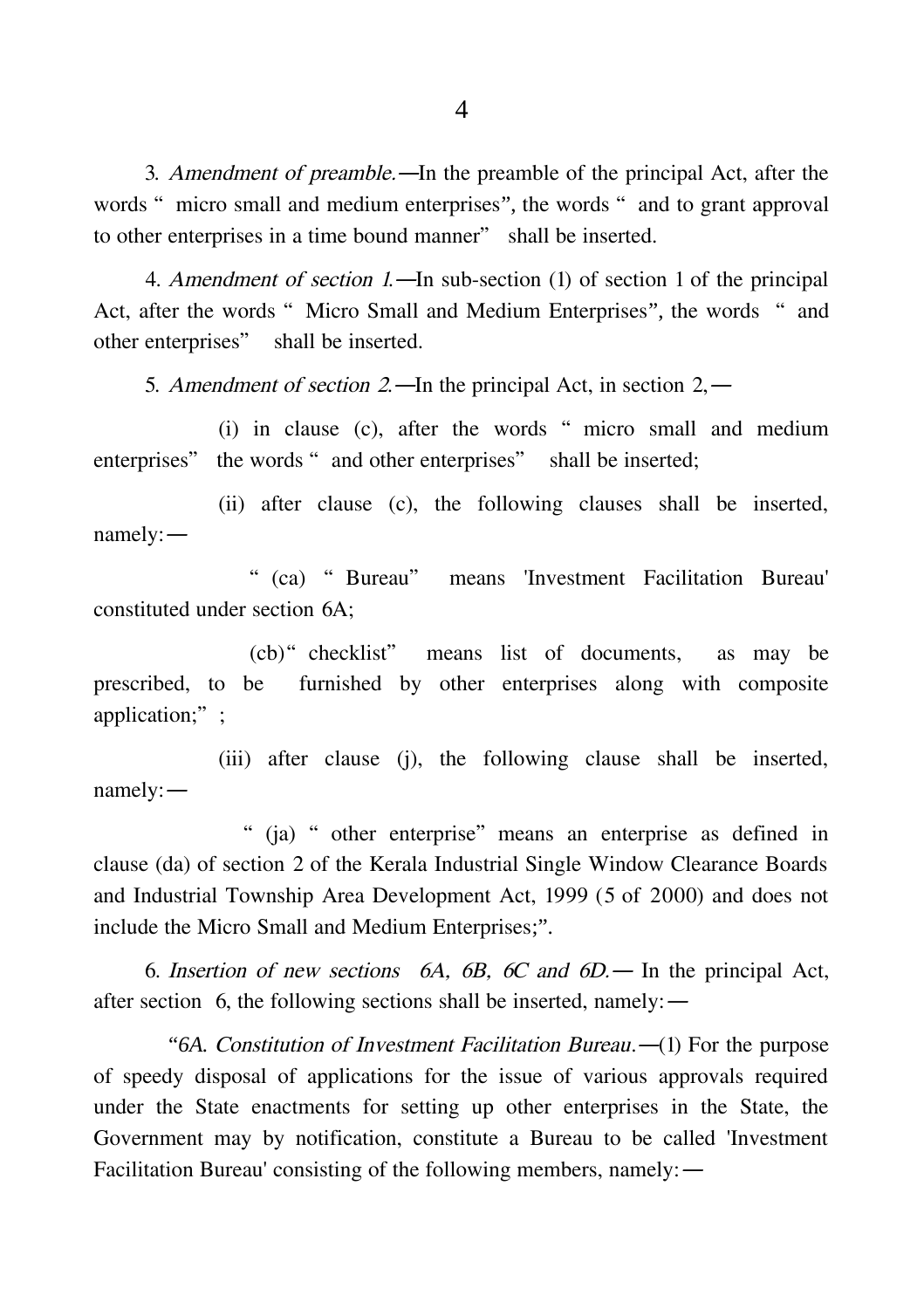(a) Secretary in charge of Industries Department;

(b) Director, Industries and Commerce of the Government of Kerala;

- (c) Managing Director, Kerala State Industrial Development Corporation;
- (d) Managing Director, Kerala State Industrial Infrastructure Development Corporation [KINFRA];

(e) Chief Executive Officer of the Kerala Bureau of Investment Promotion.

(2) The Bureau shall be a body corporate by the name aforesaid having perpetual succession and common seal.

(3) Secretary in charge of Investment promotion in the Department of Industries shall be the Chairman, and the Managing Director of the Kerala State Industrial Development Corporation shall be the Convenor and Chief Executive Officer of the Bureau.

(4) Bureau shall meet at such time and place as fixed by the Chairman, and the meeting shall be held on the first day of every week and if such day is a holiday, the said meeting shall be held on the next working day and shall follow such rules of procedure as may be prescribed in regard to its transaction of business.

6B. Powers and functions of Bureau.―(1) Notwithstanding anything contained in any other law for the time being in force, without prejudice to the powers conferred on the State Boards and District Boards constituted under the Kerala Industrial Single Window Clearance Boards and Industrial Township Area Development Act, 1999 (5 of 2000), any person who intends to set up other enterprises, shall submit a composite application to the Chief Executive Officer through online portal for the issuance of approval as required under various State enactments or setting up such enterprises in such form along with such fees and such declaration as may be prescribed.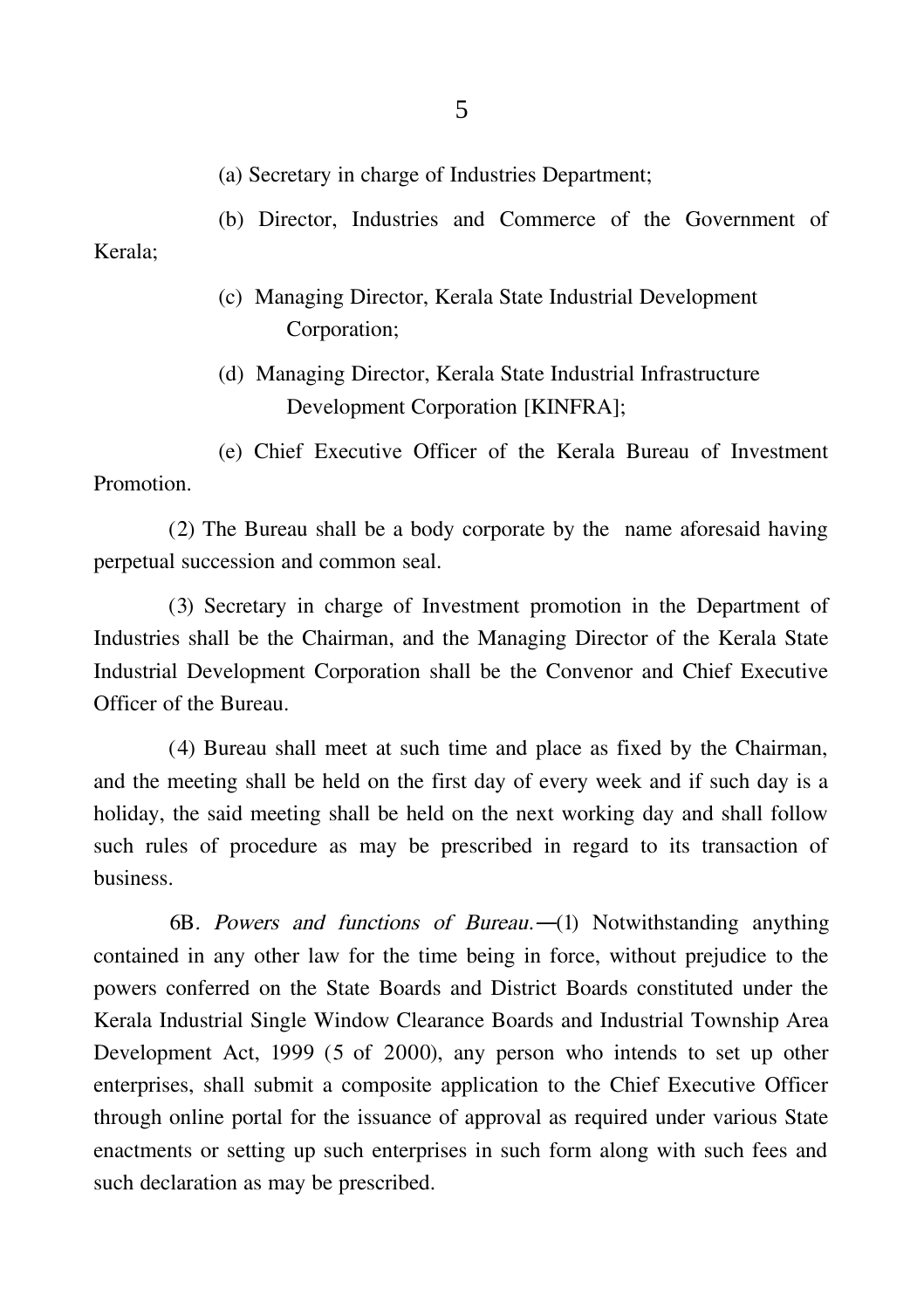(2) The Bureau, shall after complying the procedure prescribed in this behalf and within seven working days after the receipt of a composite application which is complete in all respect, take a decision as,―

(a) to issue approval on such conditions as it may think fit; or

(b) to call for more details of documents, it deemed necessary for taking action on the application; or

(c) to reject the approval on the reasons to be recorded.

(3) The decision of the Bureau shall be informed to the applicant and to the competent authority concerned by the Chief Executive Officer and the said decision shall be deemed to be given by the competent authority concerned and such decisions shall be binding on the authorities concerned.

(4) An approval once granted shall have effect for a period of five years from the date of its issuance and within one year from the date of such approval, every 'other enterprise' shall submit a certificate in, such form as may be prescribed to the Chief Executive Officer to the effect that, all the provisions of the Act and rules concerned are complied with.

(5) During the period of one year as specified in sub-section (4), competent authority shall not undertake any inspection for the purpose of, or in connection with, any approval as defined in clause (c) of section (2):

Provided that a competent authority may undertake inspection to verify that, the provisions of the Act and rules as specified in the certificate submitted to the Chief Executive Officer are complied with.

(6) If the 'other enterprise' fails to comply with the provisions of the Act and rules and also to submit a certificate to the effect that the provisions of Act and rules are complied within one year as specified under sub-section (5), the Bureau may, on request of the applicant and on sufficient reasons, grant a reasonable time not exceeding one year for compliance, taking into account the nature of the other enterprise and reasons for non-compliance. If the other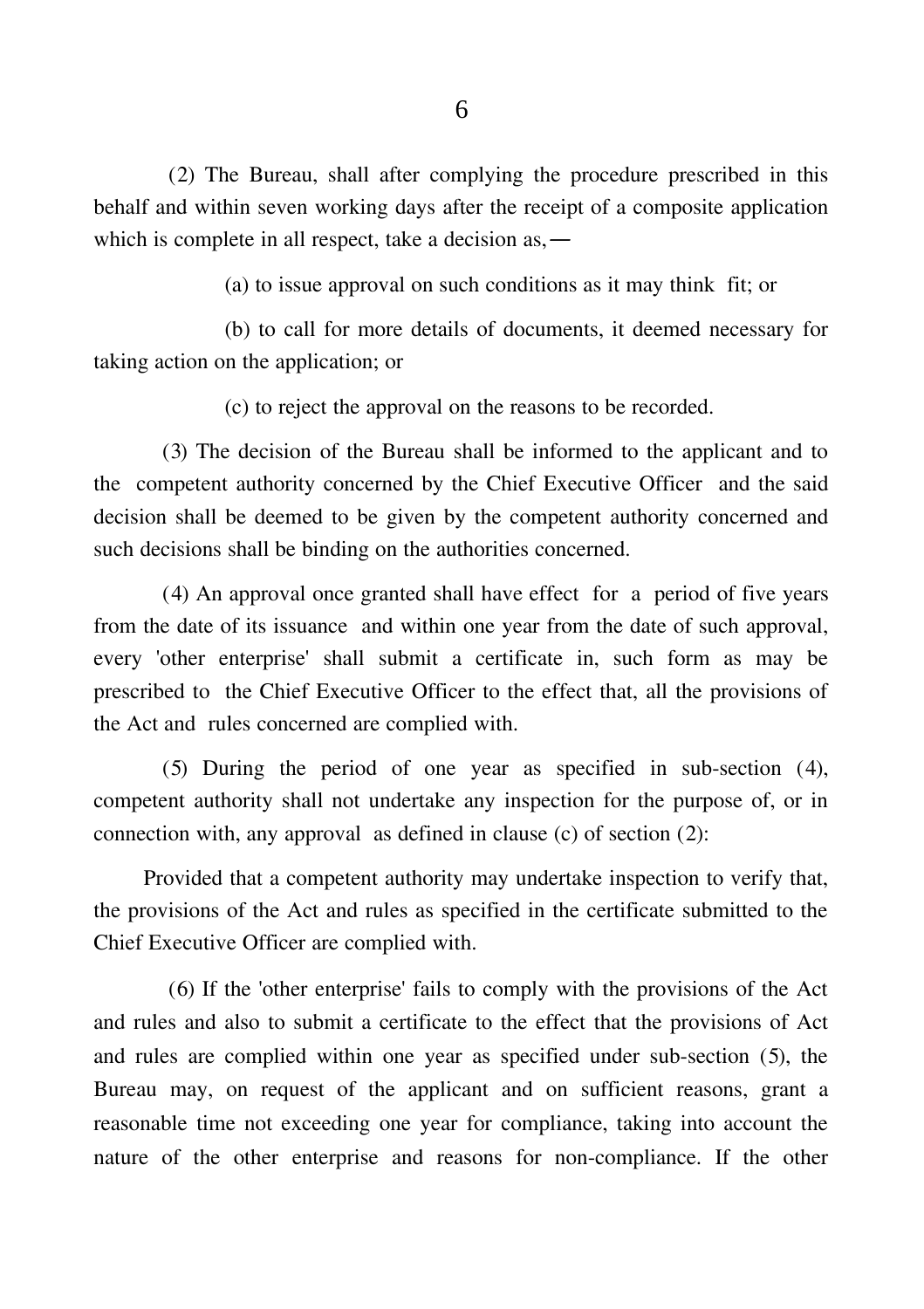enterprise fails to comply with the provisions of Acts and rules even after such extended period, the Bureau may revoke the approval, after giving notice to the applicant and after considering the submission if any, from the applicant.

(7) The application to be submitted to the Bureau and procedures to be followed by the Bureau for the issuance of the approval shall be, in such manner as may be prescribed.

(8) The approval shall not entitle a person to use any land contrary to the provisions contained in the Kerala Conservation of Paddy Land and Wetland Act, 2008 (28 of 2008) and rules made thereunder and it shall not entitle a person to use the land in deviation to the land use specified in the Master Plan notified under the Kerala Town and Country Planning Act, 2016 (9 of 2016).

(9) Approval once granted by the Bureau may be used as a valid document for any purpose including availing of financial assistance from a Bank or other financial institution.

6C. Application for the grant of Approval.―(1) Any person who intends to set up other enterprise other than those included as 'Red Category' by the State Pollution Control Board, may submit a composite application in such form as may be prescribed, through online portal along with supporting documents and check list and such fees and declaration as may be prescribed to the Chief Executive Officer of the Bureau.

(2) The convenor of State Board constituted under the Kerala Industrial Single Window Clearance Boards and Industrial Township Area Development Act, 1999 (5 of 2000) shall act as the Chief Executive Officer of the Bureau, to co-ordinate the activities of the Bureau and to scrutinize the applications received from enterprises under section 6C and for the performance of such functions that may be assigned to him by the Bureau, from time to time. The officers and staff of the Kerala Investment Promotion and Facilitation Cell functioning under the Kerala State Industrial Development Corporation shall provide all necessary assistance to him.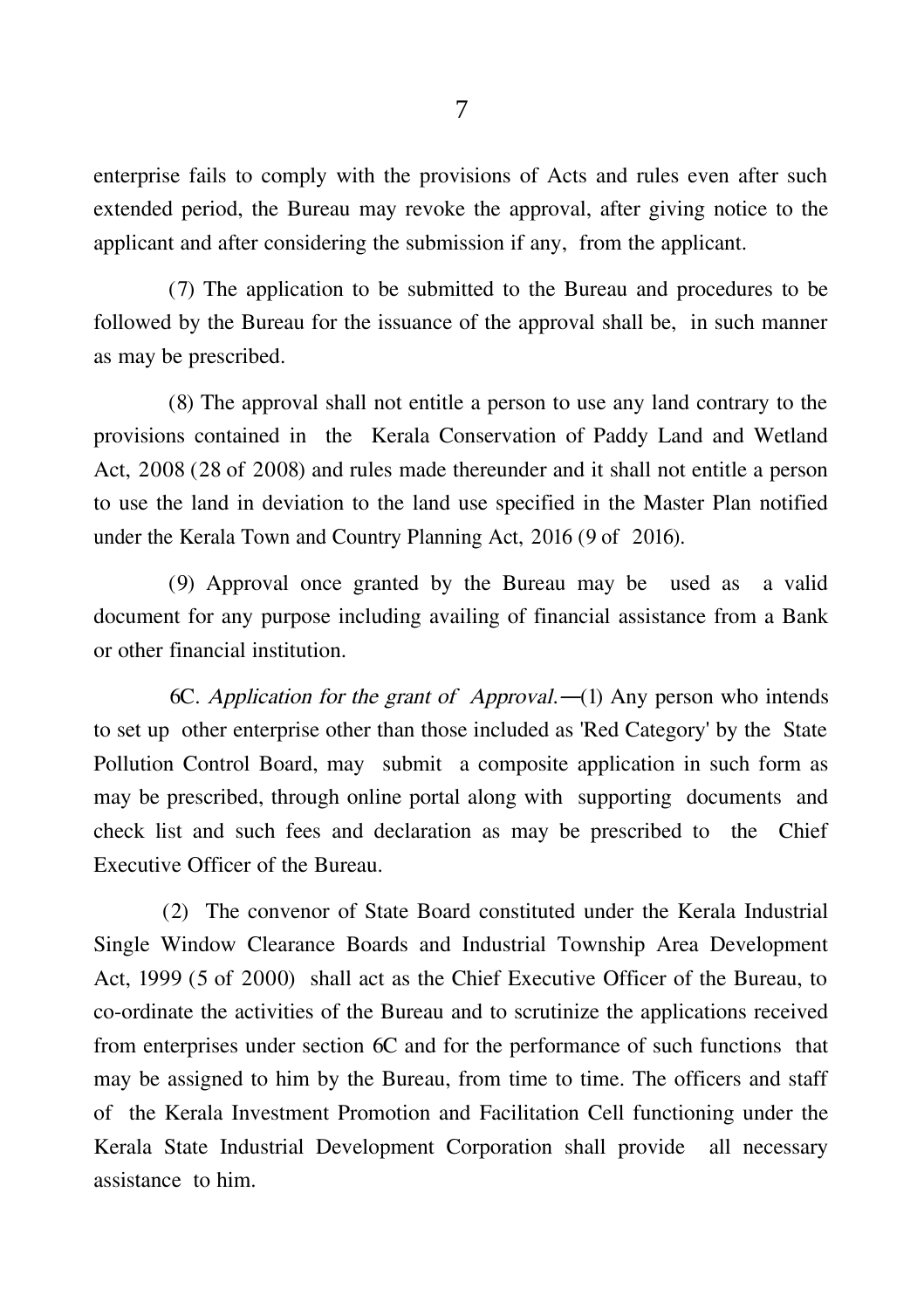Explanation:―'The Kerala Investment Promotion and Facilitation Cell' means the Cell constituted as per G.O. (Ms.) No. 100/2017/Ind. dated 12<sup>th</sup> October, 2017.

(3) The Chief Executive Officer shall discharge the following powers and functions in addition to the general powers conferred under sub-section (2) , namely:―

(a) to act as a single point contact for 'other enterprises' that require approval from the Bureau;

(b) to assist the applicants for completing the composite applications;

(c) to scrutinize the applications with the help of check list and to verify the documents submitted along with the application;

(d) after completing the scrutiny of the applications,―

(i) to accept applications complete in all respects;

(ii) require additional information regarding the incomplete application in accordance with the provisions of the Act and rules made thereunder ;

(e) keep the minutes of the meeting of the Bureau;

(f) to inform the decision of the Bureau to the applicant and the competent authorities concerned.

6D. Power of the Bureau to revoke the approval.―Notwithstanding anything contained in this Act, if the competent authority concerned, has found that the 'other enterprise' has violated any provisions of the Act or rules, and the details furnished in the application for the grant of approval is false the competent authority concerned may, recommend to the Bureau for revocation of the approval and thereupon Bureau shall revoke the approval of such enterprise and impose on such enterprise a penalty as referred in section 8.".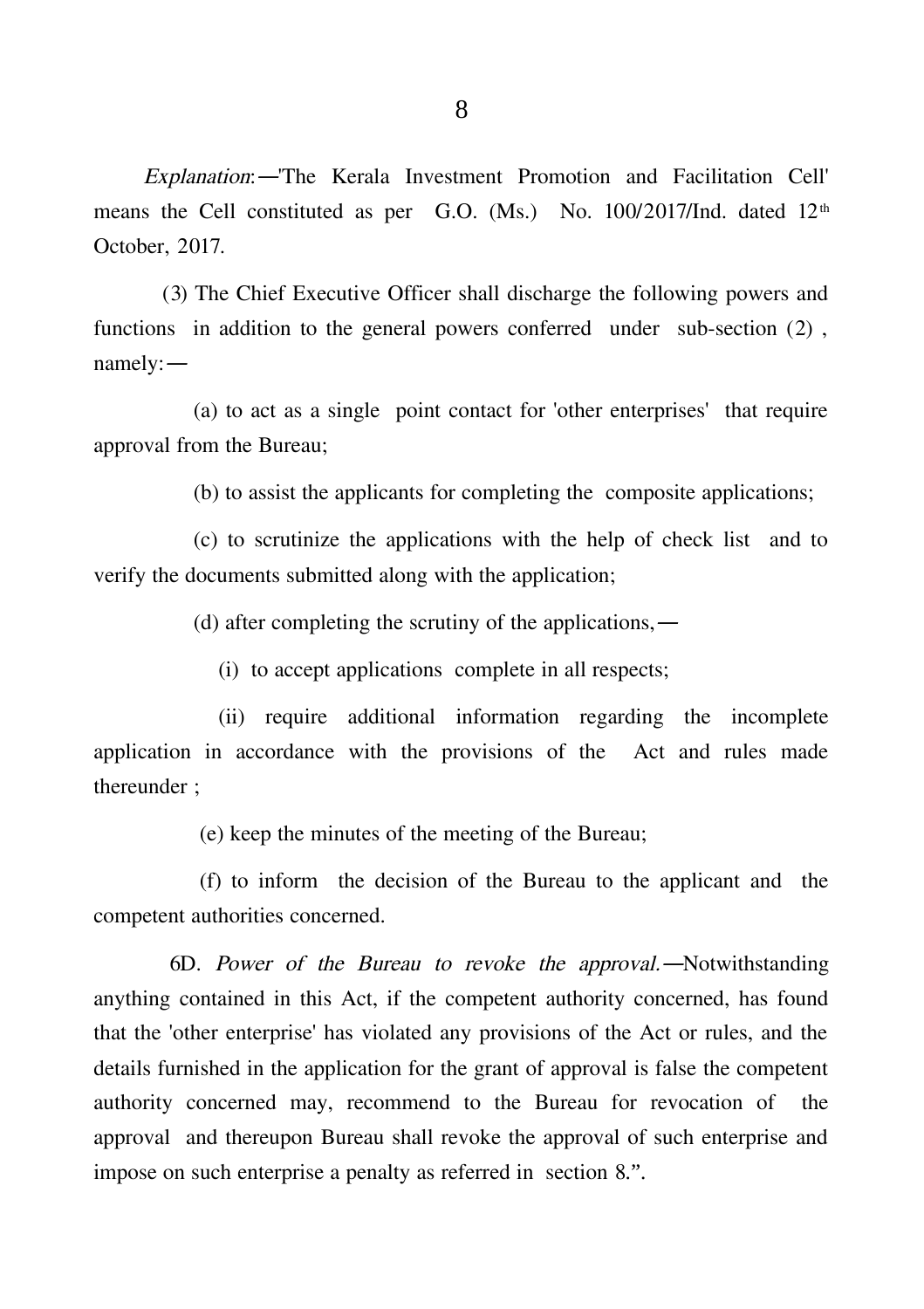7. Amendment of section 12.—In the principal Act, in section 12.—

(a) in sub-section  $(2)$ , for the words "nodal agency" the words " nodal agency or Bureau " shall be substituted;

(b) in sub-section (3), for the words "nodal agency" the words " nodal agency or Bureau" shall be substituted;

 $(c)$  in sub-section (4), for the words "nodal agency" the words " nodal agency or Bureau, as the case may be, " shall be substituted.

8. Repeal and saving.―(1) The Kerala Micro Small and Medium Enterprises Facilitation (Amendment) Ordinance, 2021 (136 of 2021) is hereby repealed.

(2) Notwithstanding such repeal, anything done or deemed to have been done or any action taken or deemed to have been taken under the principal Act as amended by the said Ordinance shall be deemed to have been done or taken under the principal Act, as amended by this Act.

#### STATMENT OF OBJECTS AND REASONS

The Kerala Micro Small and Medium Enterprises Facilitation Act, 2019, is enacted in the State so as to provide for establishment of micro, small and medium enterprises, and to exempt such enterprises from certain approvals and inspections required for the establishment and operation of micro, small and medium enterprises in the State, with an object of transforming the State into an Industrial friendly destination.

2. The Government have decided to bring suitable amendments to the Kerala Micro Small and Medium Enterprises Facilitation Act, 2019 in order to incorporate provision for the issue of various approvals and licenses required under State enactments to the enterprises other than Micro Small and Medium Enterprises, within seven working days from the date of filing application, as the reduction in timelines for obtaining licenses and approvals are required to attract investments and also to generate employments in the State and, constitute to Investment Facilitation Bureau for the above said purpose.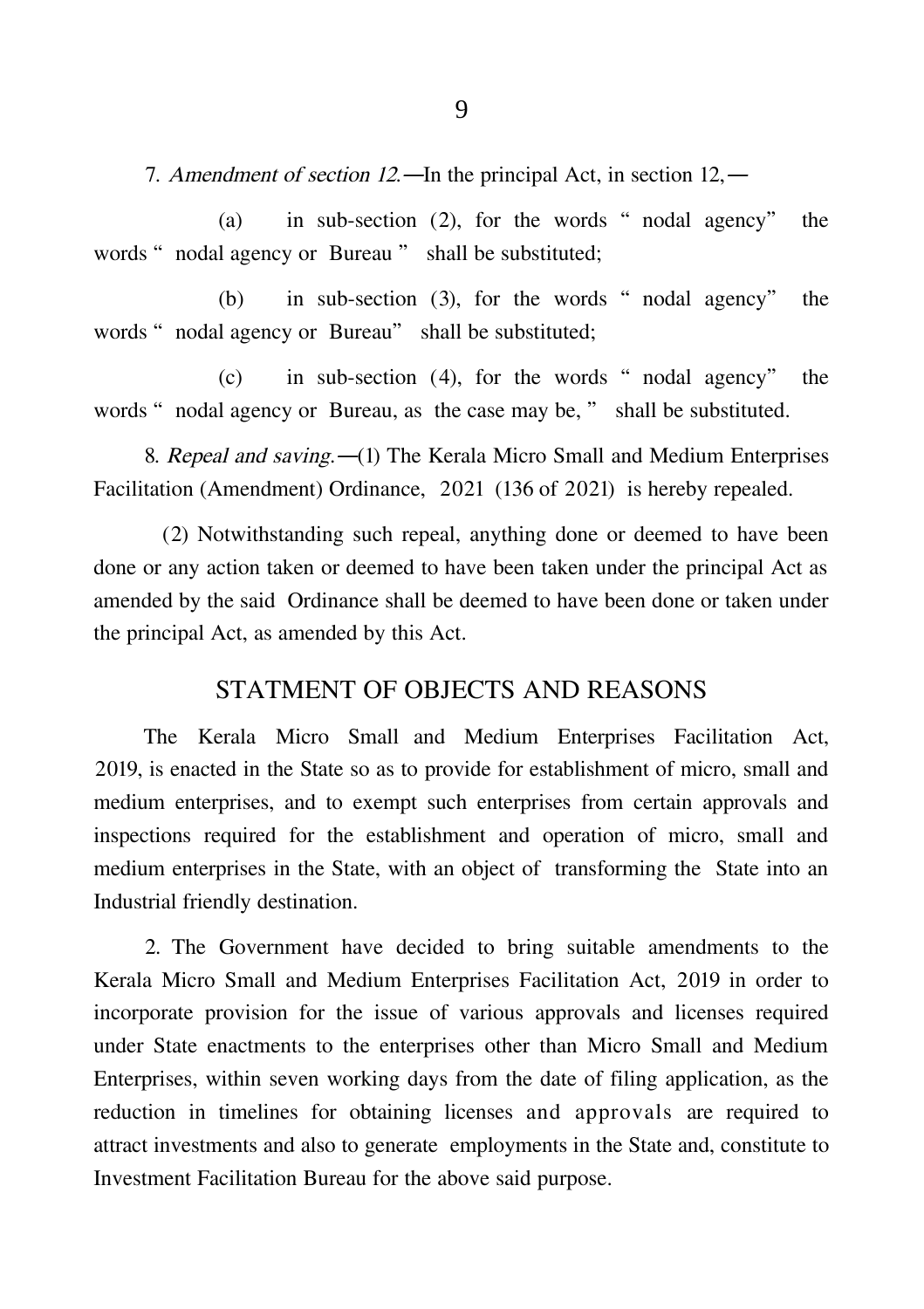3. As the Legislative Assembly of the State of Kerala was not in session, and the above proposal had to be given effect to immediately, the Kerala Micro Small and Medium Enterprises Facilitation (Amendment) Ordinance, 2020 (73 of 2020) was promulgated by the Governor of Kerala on the  $4<sup>th</sup>$  day of October, 2020 and the same was published in the Kerala Gazette Extraordinary No. 2265 dated 5<sup>th</sup> October, 2020.

4. A Bill to replace the said Ordinance by an Act of the State Legislature could not be introduced in, and passed by, the Legislative Assembly of the State of Kerala, during its session which convened on  $31<sup>st</sup>$  day of December, 2020 and during its session which commenced on the  $8<sup>th</sup>$  day of January, 2021 and ended on the 22nd day of January, 2021.

5. As the provisions of the said Ordinance had to be kept alive and the Legislative Assembly of the State of Kerala was not in session the Governor of Kerala had promulgated the Kerala Micro Small and Medium Enterprises Facilitation (Amendment) Ordinance, 2021 (10 of 2021) on the 9<sup>th</sup> day of February, 2021 and the same was published in the Kerala Gazette Extraordinary No.662 dated 10<sup>th</sup> day of February, 2021.

6. A Bill to replace the said Ordinance by an Act of the State Legislature could not be introduced in, and passed by, the Kerala Legislative Assembly during its session which commenced on the  $24<sup>th</sup>$  day of May, 2021 and ended on the  $10<sup>th</sup>$  day of June, 2021.

7. As the provisions of the said Ordinance had to be kept alive and the Legislative Assembly of the State of Kerala was not in session the Governor of Kerala had promulgated the Kerala Micro Small and Medium Enterprises Facilitation (Amendment) Ordinance, 2021 (85 of 2021) on the  $1<sup>st</sup>$  day of July, 2021 and the same was published in the Kerala Gazette Extraordinary No.1934 dated 2nd day of July, 2021.

8. A Bill to replace the said Ordinance by an Act of the State Legislature could not be introduced in, and passed by, the Kerala Legislative Assembly during its session which commenced on the  $22<sup>nd</sup>$  day of July, 2021 and ended on the  $13<sup>th</sup>$  day of August, 2021.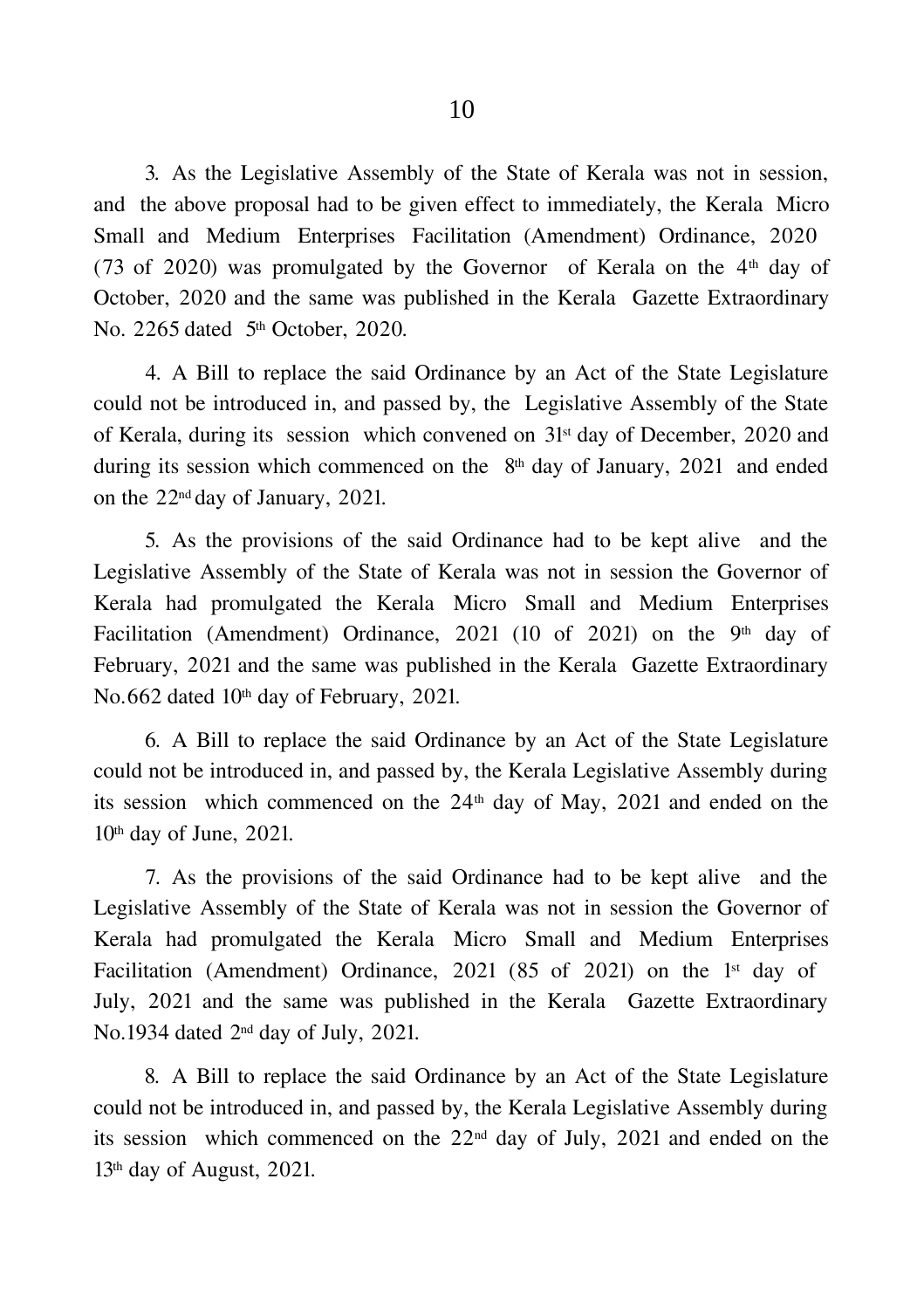9. As the provisions of the said Ordinance had to be kept alive and the Legislative Assembly of the State of Kerala was not in session the Governor of Kerala had promulgated the Kerala Micro Small and Medium Enterprises Facilitation (Amendment) Ordinance, 2021 (136 of 2021) on the 23<sup>rd</sup> day of August, 2021 and the same was published in the Kerala Gazette Extraordinary No. 2494 dated 25<sup>th</sup> day of August, 2021.

10. The Bill seeks to replace Ordinance No. 136 of 2021 by an Act of the State Legislature.

#### FINANCIAL MEMORANDUM

Section 6A proposed to be inserted in the principal Act by clause 6 of the Bill provides for the constitution of a Bureau called 'Investment Facilitation Bureau' for the purpose of speedy disposal of applications for the issue of various approvals, under the State enactments for setting up other enterprises in the State. The recurring and non-recurring expenditure from the consolidated fund of the State in relation to the constitution of the Bureau cannot be calculated accurately at this time.

#### MEMORANDUM REGARDING DELEGATED LEGISLATION

(i) Sub-section (1) of section 6A of the principal Act proposed to be inserted by clause 6 of the Bill, seeks to empower the Government to constitute a Bureau to be called 'Investment Facilitation Bureau' by notification in the Gazette for the speedy disposal of applications for the issue of various approvals required under the State enactments for setting up other enterprises in the State. Sub-section (4) of the said section seeks to empower the Government to prescribe the procedure for the transaction of business of the said Bureau.

(ii) Sub-section (1) of section 6B of the principal Act proposed to be inserted by clause 6 of the Bill, seeks to empower the Government to prescribe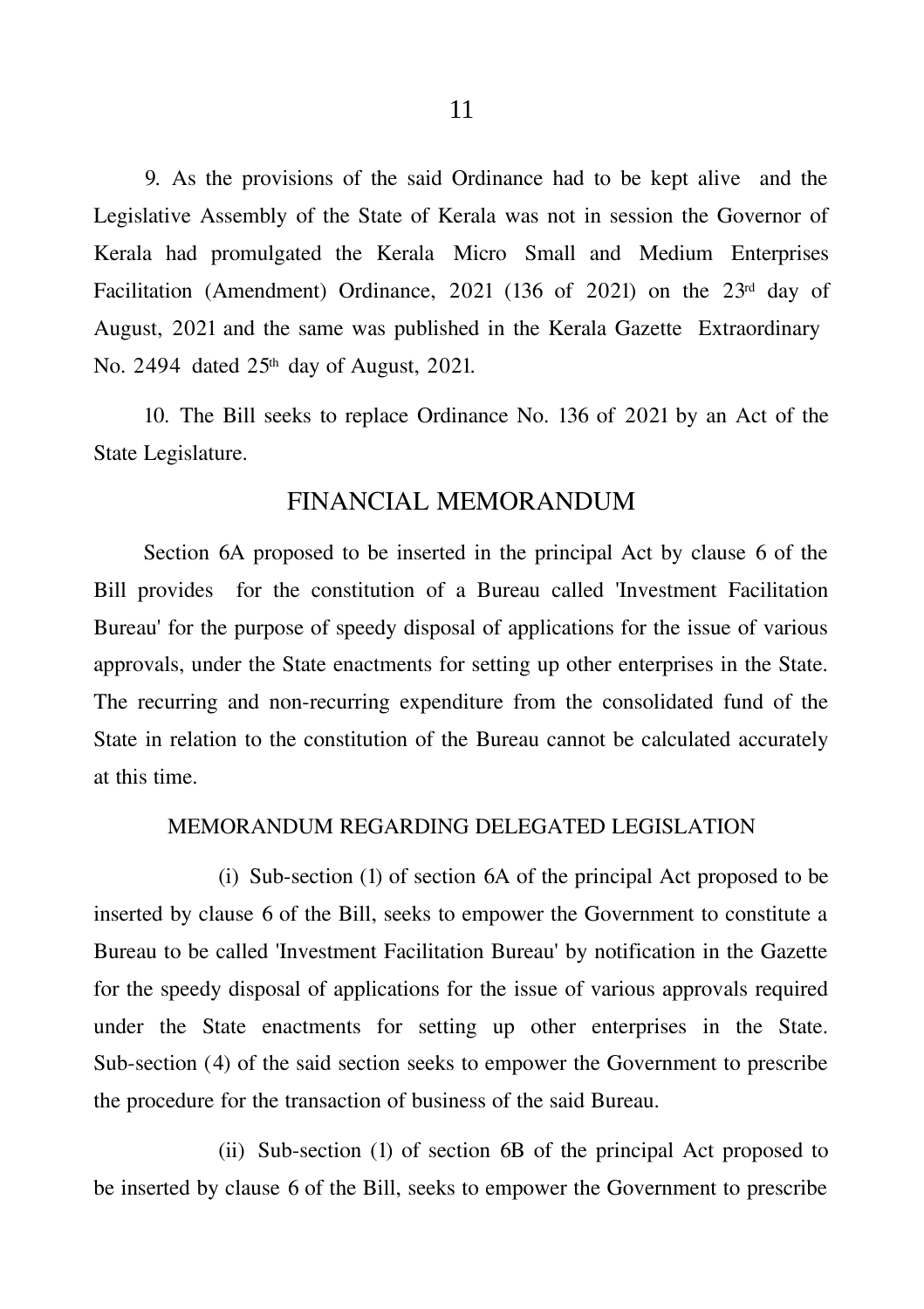fees, form and declaration to be sumitted to the Chief Executive Officer of the Bureau through online portal by any person who intends to setup other enterprises in the State, sub-section (4) seeks to empower the Government to prescribe form of certificate that is to be submitted by other enterprises, within one year from the date of issuance of approval, to the effect that provisions of Acts and rules are complied with and sub-section (7) seeks to empower the Government to prescribe the procedure to be followed by the Bureau for the approval of application to be submitted to the Bureau.

2. The matters in respect of which rules may be made or notification may be issued are matters of procedure and are of routine or administrative in nature. Further, the rules, after they are made subject to scrutiny by the Legislative Assembly. The delegation of legislative powers is, thus, of a normal character.

### P. RAJEEVE.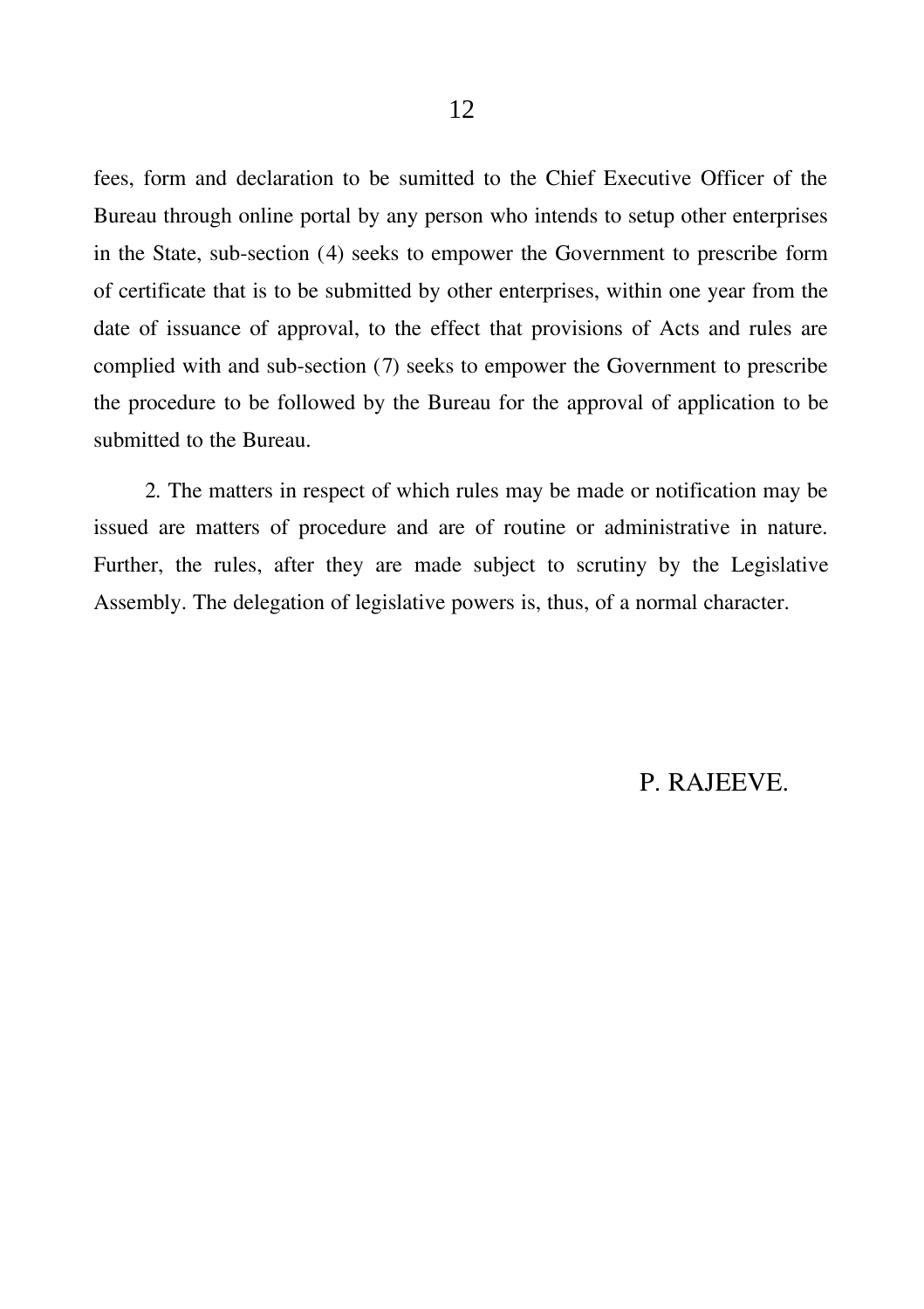## EXTRACT FROM THE KERALA MICRO SMALL AND MEDIUM ENTERPRISES FACILITATION ACT, 2019 (16 OF 2019)

An Act to provide for excemption from certain approvals and inspections required for the establishment and operation of micro small and medium enterprises in the State and matters connected theirwith and incidental thereto.

Preamble.―WHEREAS, it is expedient to give effect to exemption from certain approvals and inspections required for establishment and operation of micro small and medium enterprises in the State and matters connected there with and incidental thereto;

BE it enacted in the Seventieth Year of the Republic of India, as follows:―

1. Short title and commencement.—(1) This Act may be called the Kerala Micro Small and Medium Enterprises facilitation Act, 2019.

(2) It shall come in to force at once.

2. Definitions.―In this Act, unless the context otherwise requires,―

\*\* \*\* \*\* \*\* \*\* \*\* \*\* \*\*

(c) "Approval" means licenses, permissions, approvals, clearances, registrations, consents, no objection certificate and the like, required under any State law in connection with the establishment or operation of micro small and medium enterpriser in the State;

\*\* \*\* \*\* \*\* \*\* \*\* \*\*

(j) "notification" means a notification published in the Official Gazette of the Government of Kerala;

\*\* \*\* \*\* \*\* \*\* \*\* \*\* \*\*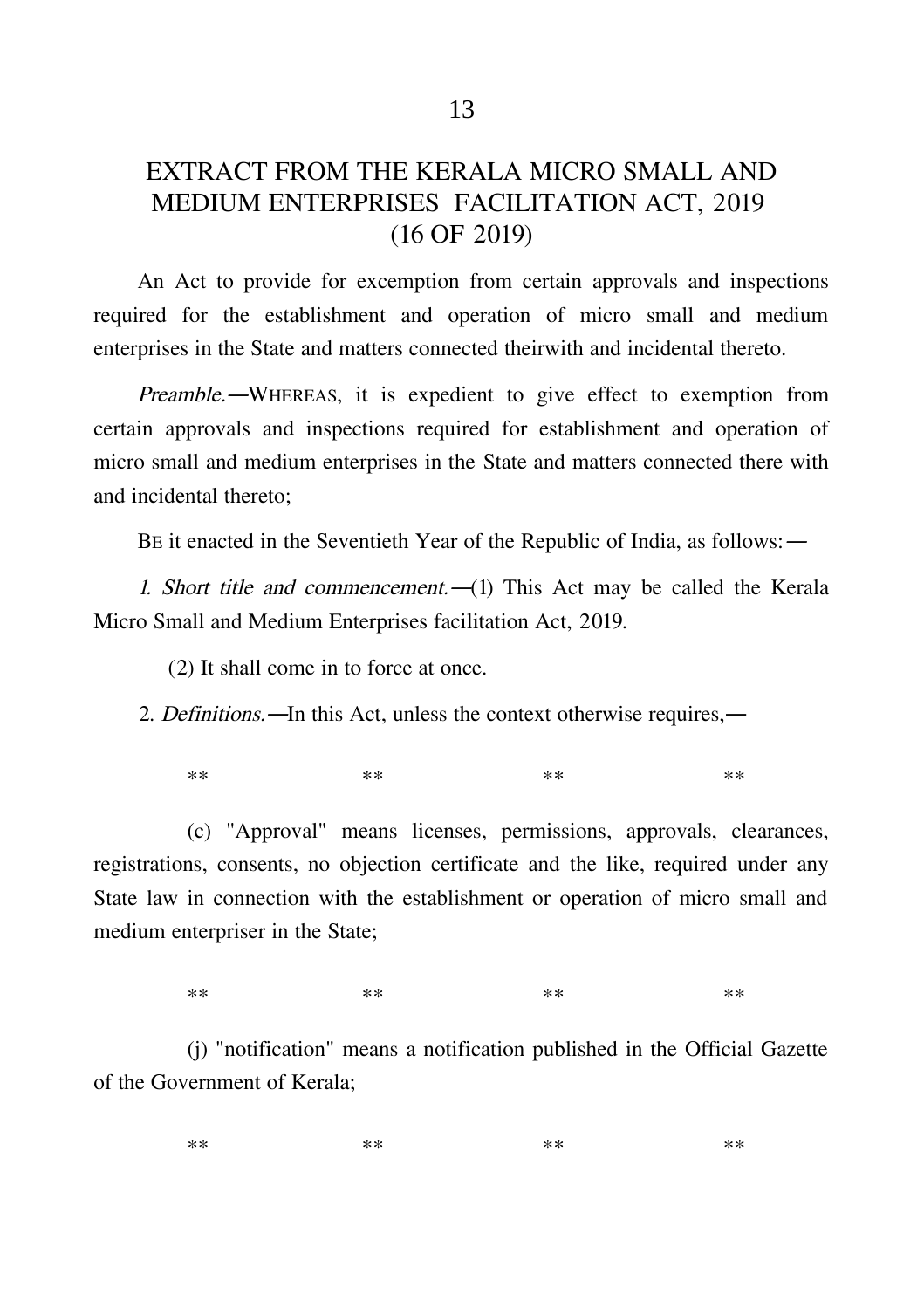6. Effect of the Acknowledgement Certificate.―An acknowledgement certificate issued under section 5 shall, for all purposes, have effect as if it is an approval as defined in clause (c) of section 2, for a period of three years from the date of its issuance and after the expiry of the said period of three years, such enterprise shall have to obtain required approvals as defined in clause (c) of section 2, within six months from the date of such expiry:

Provided that the acknowledgement certificate shall not entitle a person to use a land contrary to the provisions contained in the Kerala Conservation of Paddy Land and Wed Land Act, 2008 (28 of 2008) and it shall also not entitle a person to use the land in deviation to the land use specified in the master plan notified under the Kerala Town and Country Planning Act, 2016 (9 of 2016), wherever such plan is in force.

(2) During the period of three years specified in sub – section(1), no competent authority shall undertake any inspection for the purpose of, or in connection with, any approval as defined in clause (c) of section 2.

\*\* \*\* \*\* \*\* \*\* \*\* \*\* \*\*

12 Appellate authority and powers of the appellate authority.—(1) The appellate authority under this Act shall be the State Board constituted under section 3 of the Kerala Industrial Single Window Clearance Boards and Industrial Township Area Development Act, 1999 (5 of 2000), who shall exercise the powers of the Appellate Authority under this Act.

(2) Any person aggrieved by the decision of the nodal agency may, within three days from the date of such decision, file an appeal before the Appellate Authority, in such manner as may be prescribed.